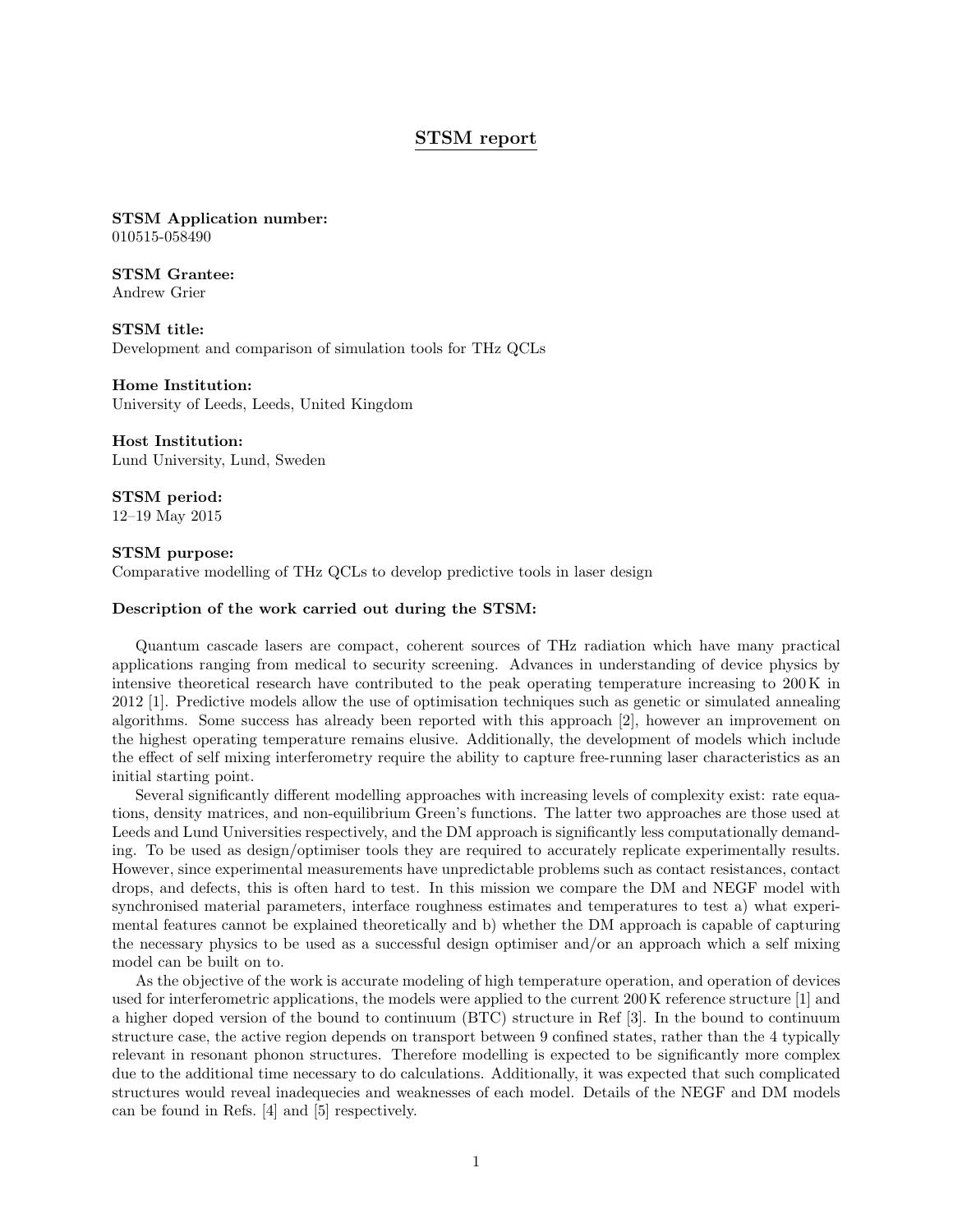

Figure 1: Left: Bandstructure and wavefunction plot for the 200K reference structure at 12.2 kV/cm. Right: I–V characteristics calculated with both DM and NEGF models for a lattice temperature of 50 K.

#### Description of the main results obtained:

The states used for the calculation of the current record holder is shown in Fig. 1(a) at its design bias of 12.2 kV/cm. Fig. 1(b) shows the calculated I–V characteristics of the investigated structure using both NEGF and DM models. Both models correctly predict the lasing threshold voltage, indicating good agreement of the state engergies and bandstructure parameters. The raw experimental data for the current world record structure was not available, however both compare well with the results presented in Fig. 3 in Ref. [1].

Some disagreement between the models can be observed; the main difference being the NDR predicted by the NEGF model during laser operation. The cause of this is the shift in energy levels caused by fast scattering as states become aligned. It is noted that the magnitude of the photon driven current caused by the device lasing are in good agreement with each other and with experiment. This indicates both that light interaction is handled correctly in the model, and that the choice of 20 cm<sup>−</sup><sup>1</sup> for the waveguide losses is a good estimate.



Figure 2: Unsaturated gain (per cm) versus applied field and Frequency for the reference structure. The peak gain offered agrees well with the experimentally observed lasing frequency of 2.8–3.2THz at different temperatures and driving currents shown in Ref [1]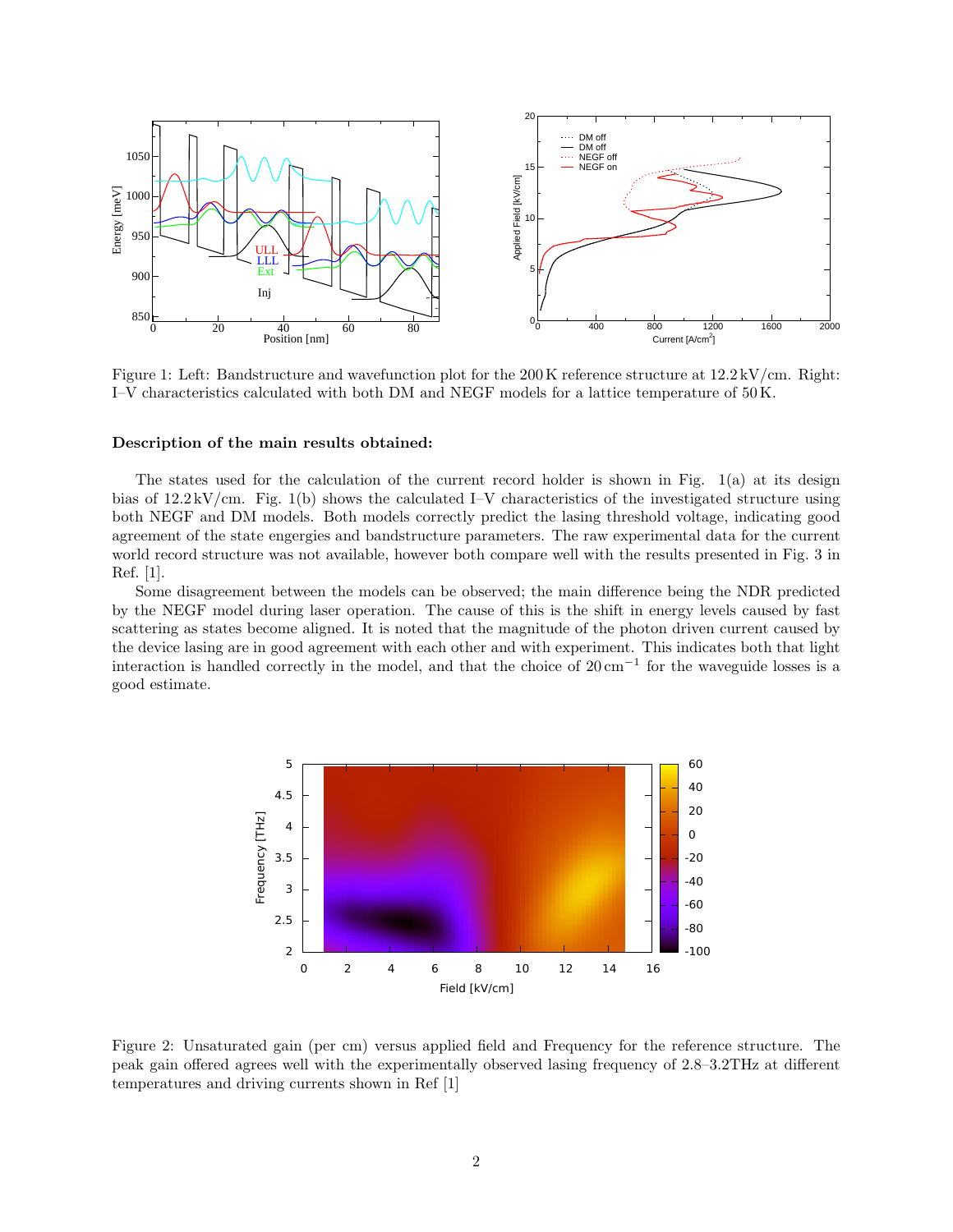Fig. 2 shows the gain for the reference structure at 50 K versus both applied field and frequency. This plot shows the shift in peak gain available for the laser shift from 2.8 THz to 3.2 THz as the applied field shifts from  $11.0 \mathrm{kV/cm}$  to the design bias of  $12.2 \mathrm{kV/cm}$ . This agrees well with the experimentally observed frequencies shown in Ref. [1]. For this structure we conclude that the DM model includes sufficient detail of the QCL transport to be a good predictor and allow its use as a design tool.

The BTC structure is significantly more complex since a significant number more quantum states need to be accounted for. Since matrix based calculations (of which both DM and NEGF models are) typically increase in time taken with  $N^2$ , where N is the number of states per period, the increase from 4 states for the 200 K reference structure to the 9 in the BTC structure is potentially computationally expensive. We note that no previous studies of BTC THz QCLs are available in the current literature, and that the application of our model to these structures is suitably novel for publication. Fig 3 shows the states and bandstructure of the device illustrating the importance of the inclusion of the Poisson field caused by the distribution of the electrons. Population inversion in this structure is achieved by the miniband of overlapping states below the LLL rather than a fast extraction by LO phonons used in the high-temperature structures.

Fig 3(b) shows the model results for the BTC QCL along with the experimental data of a device grown at Leeds (shared by P. Dean and J. Keeley at the University of Leeds). Good agreement with the experimental peak current density is observed for the DM model however the NEGF model overestimates this. This is attributed to the difficulty in modelling the fast intrasubband scattering needed to thermalise the subband in the NEGF model, while the DM model avoids this problem by assuming some fixed electron temperature for all subbands. It is shown that there is a significant difference in the voltage position of the peak current. Since this is present for both models, we can then assign this to experimental characteristics of the device i.e. a voltage drop or a series resistance.

Voltage drops that cause an offset between theoretical and experimental current characteristics can be caused by Schotty contacts as metal waveguides/contacts are deposited on the semiconductor GaAs. These contribute some fixed voltage in addition to the potential across the device active region. In addition to this, the contacts and experimental bonds will add a resistance value which has an increasing voltage shift with increasing current. The 200 K record structure shown in Ref. [1] has different voltage shifts for different waveguide materials, however we chose to compare with a growth of the same structure reported in Ref. [6]. This has similar performance to the record structure but has a clearer presence of contact resistance. Comparisons for both reference and BTC structures are made in 4 with the model now accounting for these effects. Contact resistances of approximately  $1\Omega$  were used, and in the case of the reference structure in Ref. [6], a voltage drop of 5 V was used to obtain agreement.



Figure 3: Left: Bandstructure and wavefunction plot for the BTC device at 2.0 kV/cm. Right: DM and NEGF model results compared with experimental data shared by P. Dean and J. Keeley at the University of Leeds.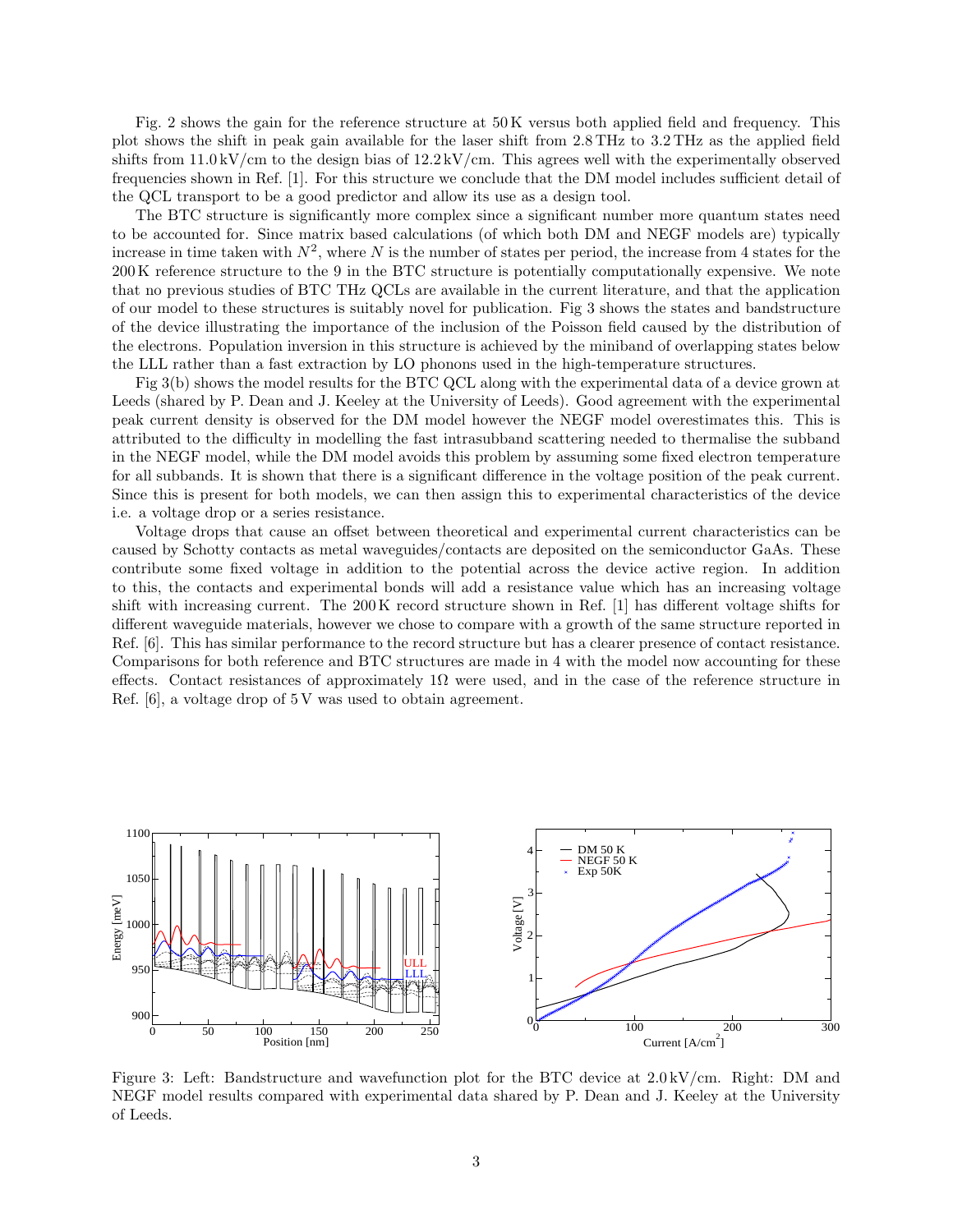

Figure 4: Left: DM results with a voltage drop of 5 V and a contact resistance of  $\approx 1\Omega$  applied. Experimental data from Ref. [6] kindly shared by I. W. Chan at MIT.

Right: Applying contact resistance to the DM model output (green) line improves agreement with experimental data (blue crosses)

#### Mutual benefits for the Home and Host institutions:

This STSM was useful for both groups at the University of Leeds and University of Lund as it enabled the discussion and comparison of significantly different modelling approaches. The University of Leeds has been able to validate its model results by obtaining excellent agreement with both NEGF and experimental data. Researchers were able to discuss the exact methods of calculating the current through these complex devices, which could lead to further refinement of the model.

#### Future collaboration with the Host institution (if applicable):

As we have successfully demonstrated the applicability of the DM approach in THz QCLs we can now report the results of this comparative work in a journal application. This work has also confirmed that suitability of our DM model for its use as a fast design tool. We intend to apply this to the design of high power and high temperature operation QCLs. This STSM has set the ground work for NEGF modelling to check structures before expensive growth of experimental structures.

## Foreseen journal publications or conference presentations expected to result from the STSM (if applicable):

We are confident that the result obtained so far are suitable for publication and will be of interest to the modelling community. A journal article is expected in Q3 2015.

#### Acknowledgements

The author would like to thank P. Dean and J. Keeley for sharing experimental I–V data for the BTC structure and the associated growth team led by L. Li. and E. H. Linfield. Thanks are also due to I. W. Chan and his colleagues for sharing experimental data for the 200 K structure.

# References

[1] S. Fathololoumi, E. Dupont, C. Chan, Z. Wasilewski, S. Laframboise, D. Ban, A. M´aty´as, C. Jirauschek, Q. Hu, and H. C. Liu, "Terahertz quantum cascade lasers operating up to 200 k with optimized oscillator strength and improved injection tunneling," Opt. Express, vol. 20, pp. 3866–3876, Feb 2012.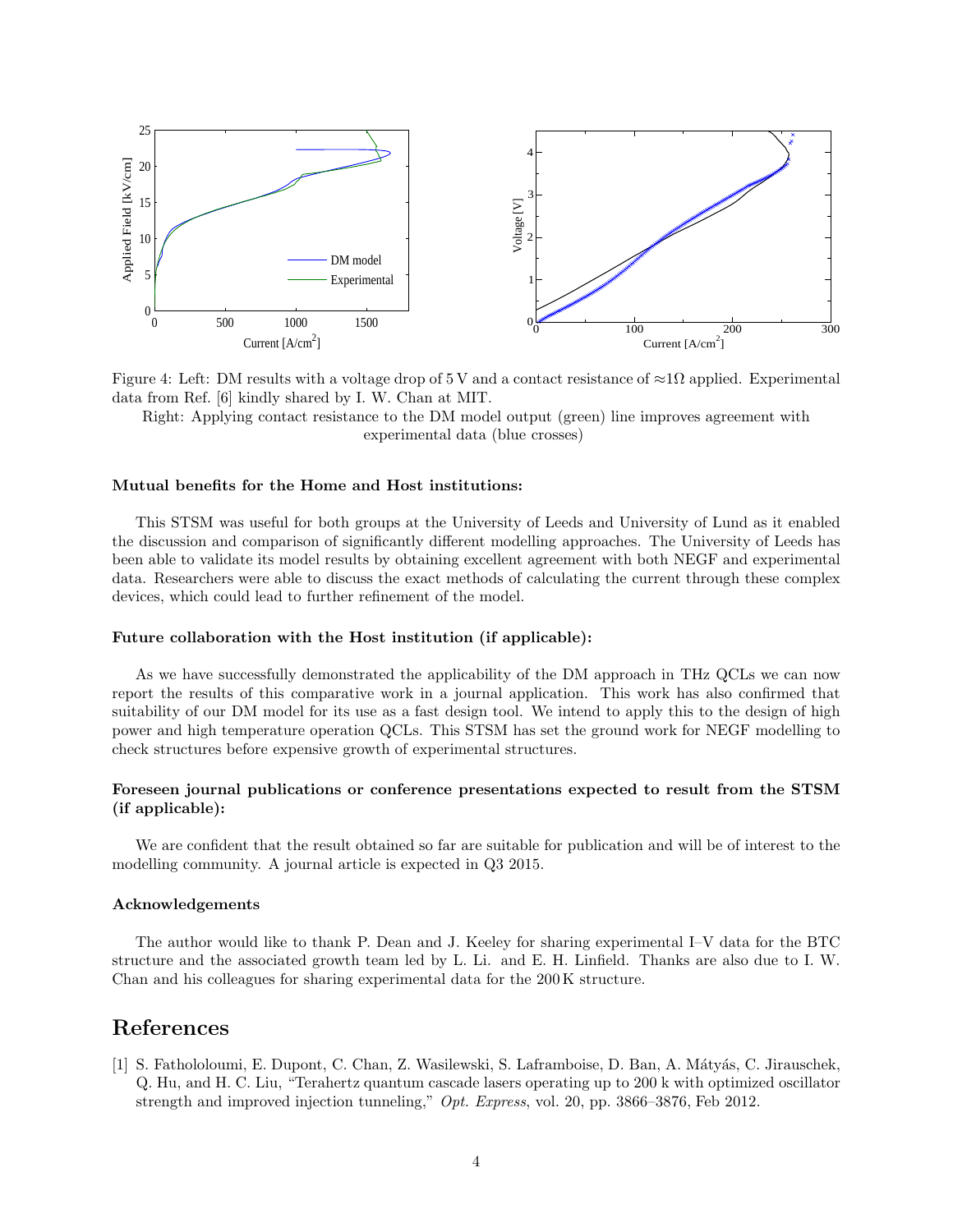- [2] A. Bismuto, R. Terazzi, B. Hinkov, M. Beck, and J. Faist, "Fully automatized quantum cascade laser design by genetic optimization," Applied Physics Letters, vol. 101, no. 2, 2012.
- [3] S. Barbieri, J. Alton, H. E. Beere, J. Fowler, E. H. Linfield, and D. A. Ritchie, "2.9 THz quantum cascade lasers operating up to 70k in continuous wave," Applied Physics Letters, vol. 85, no. 10, 2004.
- [4] A. Wacker, M. Lindskog, and D. Winge, "Nonequilibrium green function model for simulation of quantum cascade laser devices under operating conditions," Selected Topics in Quantum Electronics, IEEE Journal of, vol. 19, pp. 1–11, Sept 2013.
- [5] T. V. Dinh, A. Valavanis, L. J. M. Lever, Z. Ikonić, and R. W. Kelsall, "Extended density-matrix model applied to silicon-based terahertz quantum cascade lasers," Physical Review B, vol. 85, p. 235427, Jun 2012.
- [6] C. W. I. Chan, Q. Hu, and J. L. Reno, "Tall-barrier terahertz quantum cascade lasers," Applied Physics Letters, vol. 103, no. 15, pp. –, 2013.